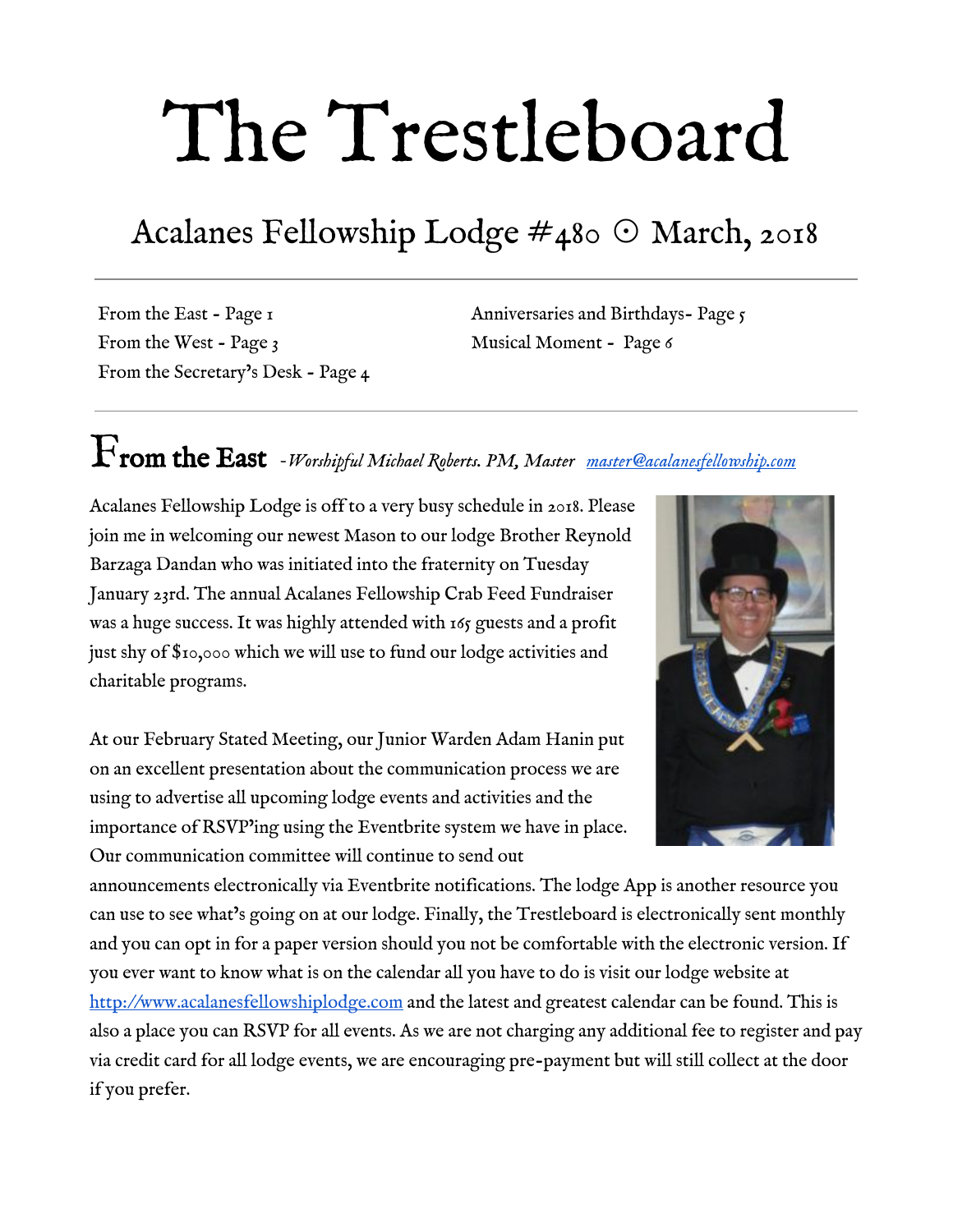On Saturday February 17th we had our annual spring Sweethearts Luncheon at Zio Fraedo's Restaurant in Pleasant Hill. A great time was had by all and I encourage you all to not miss the opportunity to bring your sweethearts and significant others to these events. We were also joined by several widows of Brothers who have passed on and as always it was great to see them and find out what they have been up to since we last met. The next Sweethearts luncheon will take place shortly after Installation of Officers in December. More information to follow.

On Tuesday February 27th we held our 1st Lodge Potluck/social of the year. This is simply an opportunity for Brethren/friends and family to come together for a great shared meal, games and sometimes a little Masonic Education. All are welcome, and an RSVP helps so we know how many are bringing salads/entrees/sides and desserts.

The weekend of March 2nd through 4th I will be heading to the Master's & Warden's retreat in Monterey with our Senior Warden Bob Strohmeyer and Junior Warden Adam Hanin. This is an excellent opportunity for the three principal officers of our lodge to come together with other Lodge Leaders to share best practices and continue to develop a multi-year leadership lodge plan for 2019 and beyond.

At our upcoming [Stated Meeting and Dinner](https://www.eventbrite.com/e/march-2018-stated-meeting-dinner-registration-41095229939?ref=ecal) on March 6th the program of interest will revolve around Youth Orders and we will welcome our District Inspector Greg Thompson into our Lodge Room at the Stated Meeting for his annual Official Visit.

On Thursday March 22nd the Lodge Officers will head over to Orinda Lodge for dinner and a visitation. Our lodge officers will be conferring a 1st degree on one of their candidates. If you would like to attend this degree or serve on the degree team, please let me know. All Masons are welcome to attend. Finally, on Wednesday March 28th, Acalanes Fellowship Lodge will be the host location for an Open House/Mixer for the Lafayette Chamber of Commerce from 5:30pm to 7:00pm. Light appetizers and beverages will be served, and the event is open to all. More information to follow. Thank you all for your ongoing support of our lodge, I look forward to seeing you all again soon!

Fraternally, Michael Roberts, Master AFL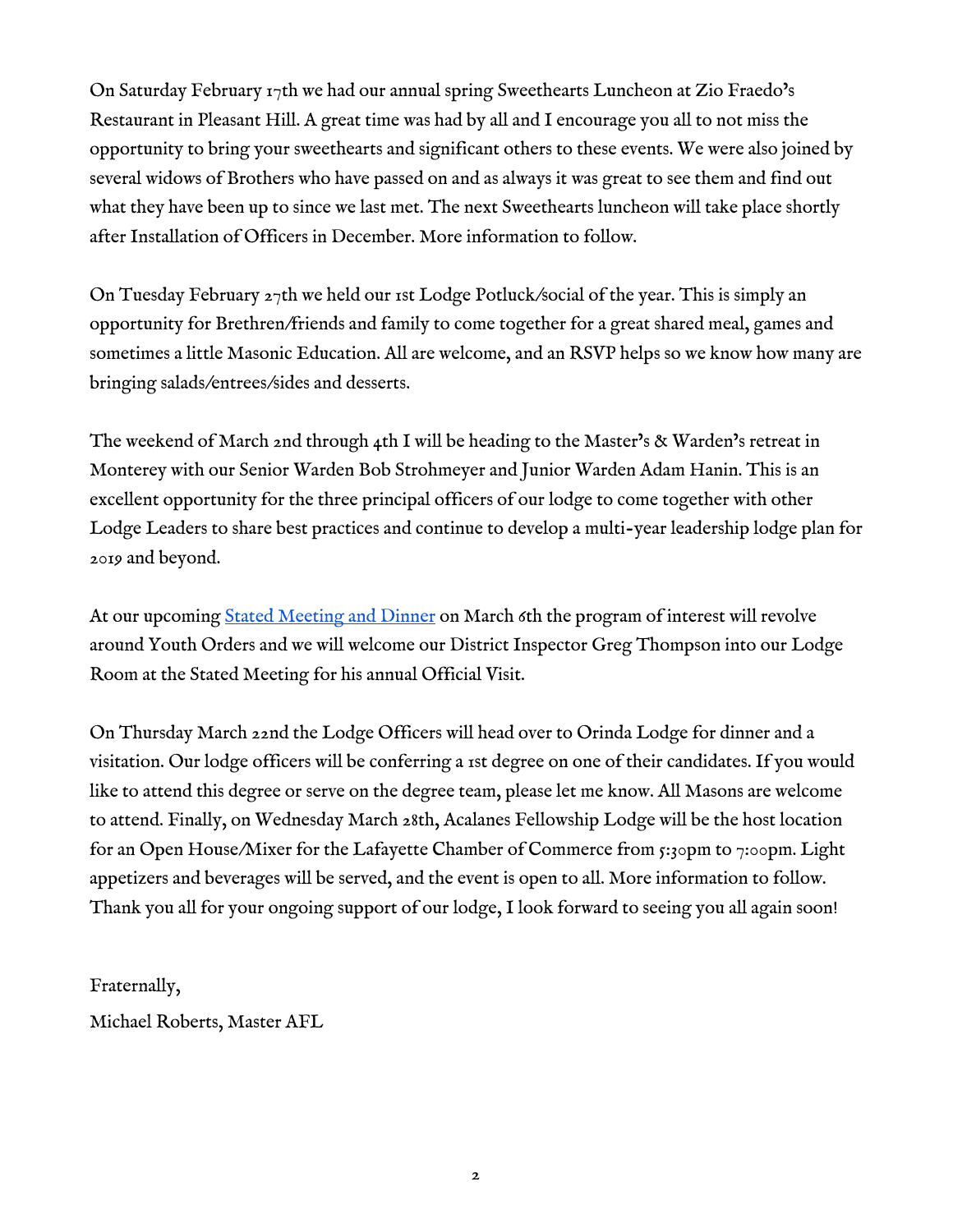# From the West *Robert Strohmeyer, Senior Warden [srwarden@acalanesfellowship.com](mailto:srwarden@acalanesfellowship.com)*



*Masonry is often described as a journey from darkness to light. In this series of short commentaries over the coming months, I will explore the concept of darkness and light, and its relevance to Masonry and life. In the January edition, we considered the meaning of darkness in Masonic thought. In February, contemplated the symbolism of light. In this final installment, we will explore the meaning of the journey itself.*

In our Masonic experience, as in our larger experience of life generally, we undergo various transformations. Chief among these

for Masons, it is hoped, we experience a transformation from a state of darkness to one of illumination. By darkness, we mean various things, but principally we refer to ignorance. By light, we mean the attainment of knowledge previously hidden from our minds. What then, is it, that creates this transformation? It is the metaphorical journey at the heart of our Craft.

Masons are often referred to as travelers. One brother may meet another in life, and acknowledge him as a "fellow traveler." Brothers sometimes refer to their experiences in the fraternity as "Masonic travels," not all of which necessarily involve any significant change of locale.

While the symbolism of light and illumination is pervasive in our practice, it is not the light itself, but the journey from darkness to light — the act of illumination — that characterizes Freemasonry. This distinction is fundamental and important: As Masons, we are not defined by what we know; We are defined by the pursuit of that knowledge, by the attainment of it, insofar as any individual Mason might attain it, and by the imparting of it to others through our Craft.

We are, in the truest sense, journeymen – lifelong apprentices in an ever-nuanced and elusive trade. Even as Master Masons (perhaps especially as Master Masons), we are defined by our quest for understanding, even as we are charged with the sacred duty of passing the teachings of our ancient and honorable fraternity along to new Masons in our lodges.

 In our pursuit of light, we become Masons. In our continual quest for more light, our Masonic journey takes us deeper into ourselves, and into the heart of life's mysteries. Let us enjoy together, brethren, this great mystical journey into the self.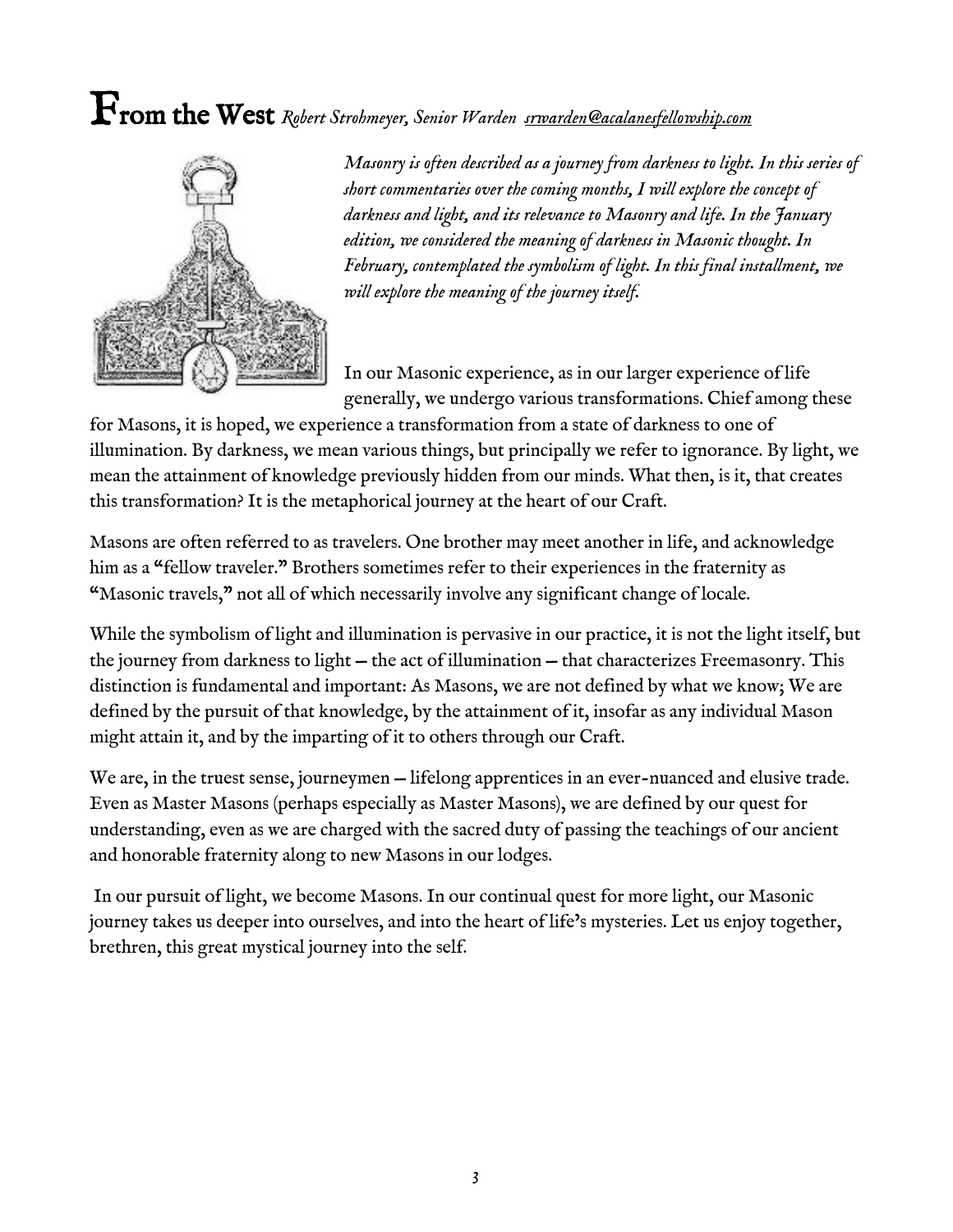# From the Secretary's Desk *-Fred Lezak, Secretary*

#### *[secretary@acalanesfellowship.com](mailto:secretary@acalanesfellowship.com)*

Here we are looking at March already. My, the year goes fast. Pat and I attended the first of the "Pot Luck" suppers that Worshipful Michael has scheduled. Our Worshipful Master has essentially adopted the theme "Why do we Meet?" for this year. The pot luck affair is great example. About twenty people, brothers and wives, attended. We had a marvelous evening of just sitting around getting to know one another better. By the way, the food was good as well. I strongly recommend that you attend any of the upcoming events that you can. Our lodge has a lot of very nice, charming and interesting people.



Thank you to those who have already paid dues. There is still a few who have not paid. It is very important that dues be paid on time. You are considered not in good standing until your dues are paid. This affects your rights as a mason including entrance to our lodge and other lodges as well your ability to access other masonic benefits such as Masonic Outreach and the Masonic Homes for you or your family. If you feel that you are unable to pay promptly for any reason, please call either me at (925) 360-4328 or Worshipful Michael Roberts.

As always, you are invited to attend our stated meeting dinner and meeting on the first Tuesday of any month. The feeling of brotherly love and good fun continues to abound. Our ritual work is solid and getting better. This is the time for you to return to lodge if you haven't been for a while. Don't feel embarrassed or shy. We want you back and I can guarantee you will be welcomed. You will thank yourself for attending. If you need a ride, please call me at (925) 360-4328.

I will see you in lodge.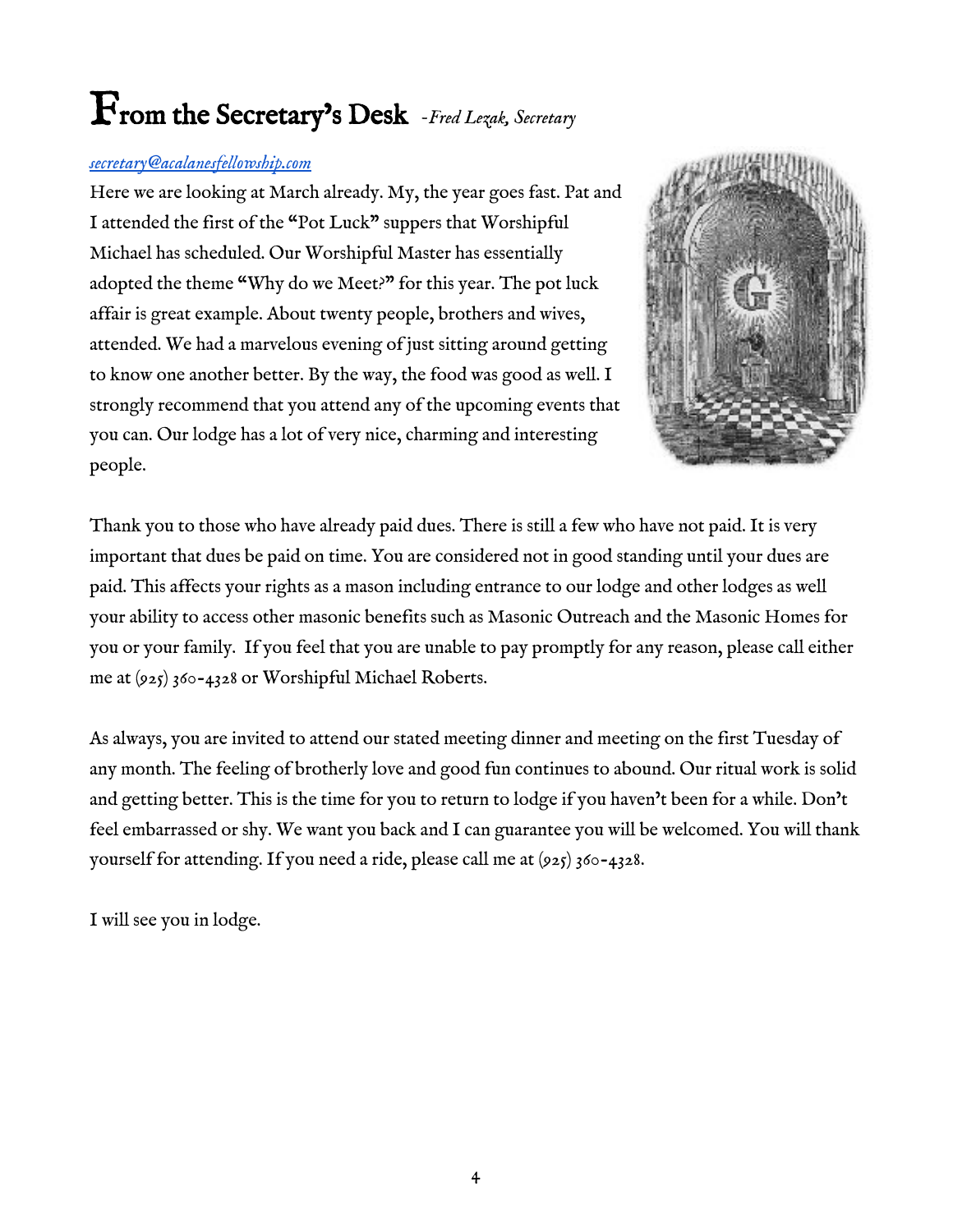

### 3rd Degree Anniversaries

| Name                   | Raised    | Years          |
|------------------------|-----------|----------------|
|                        |           | a MM           |
| Walter J. Moser        | 3/11/1958 | 60             |
| George Atashkarian     | 3/12/1962 | 56             |
| Ralph W. Runckel       | 3/22/1966 | 52             |
| Nicholas M Bloisa      | 3/19/1977 | 4I             |
| Brainard Platt, PM     | 3/22/1977 | 4 <sub>1</sub> |
| William J. Haynes      | 3/30/1978 | 40             |
| Donald H. Freitas, PM  | 3/24/1979 | 39             |
| Arne Simonsen, PM      | 3/27/1984 | 34             |
| Roger G. Burt          | 3/24/1987 | 3I             |
| Alan J. Mac            | 3/28/1987 | 3I             |
| Brian R. Flannery      | 3/19/1998 | 20             |
| Bradley O. Rupert, PM  | 3/18/2003 | 15             |
| Scott D. Haile         | 3/16/2004 | 14             |
| Dennis P. Rodgers, PM  | 3/23/2004 | 14             |
| Lawrence W. Strohmeyer | 3/19/2005 | 13             |
| Gary D. Sparks, PM     | 3/7/2009  | 9              |
|                        |           |                |



### Birthdays

Please join us in wishing our brethren very happy birthdays this month.

| Brainard Platt, PM     | March 1    |
|------------------------|------------|
| Clinton J. Jossey      | March 4    |
| Brian O. James         | March 6    |
| Orren C. Rupert, PM    | March 6    |
| Alvin J. Weis, PGM     | March 6    |
| David B. Stickney      | March $_7$ |
| Herman L. Zeller       | March 9    |
| Marvin J. Kay          | March 10   |
| Peter A. Peterson      | March 13   |
| Alan J. Mac            | March 15   |
| Frederic S. Schachtman | March 16   |
| Larry W. Woods, PM     | March 16   |
| Jon M. Haynes          | March 20   |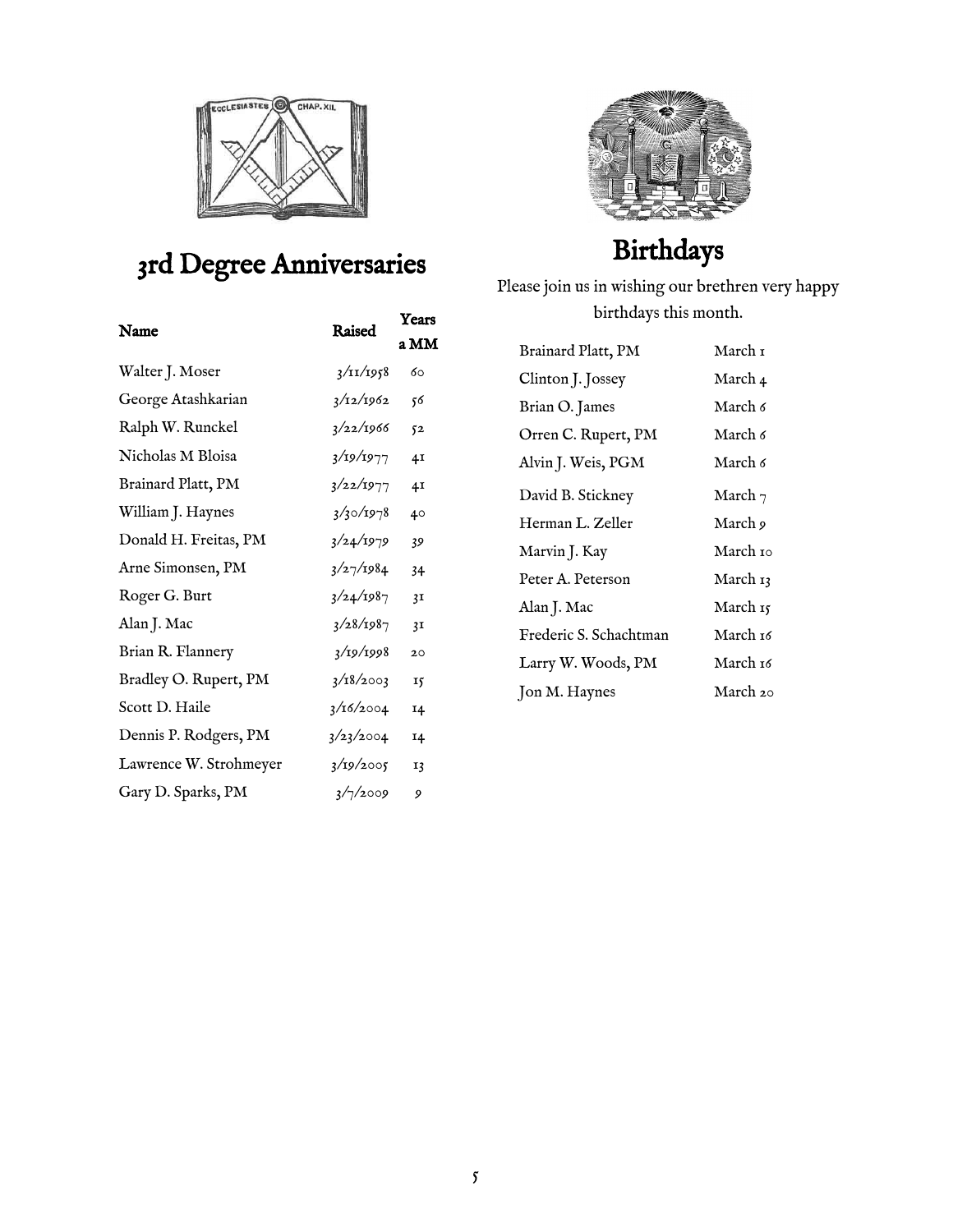# Musical Moment *- John Minagro, Junior Deacon*

*[jrdeacon@acalanesfellowship.com](mailto:jrdeacon@acalanesfellowship.com)*

*Throughout my life I have felt inspiration from the words of various scriptures, but I've also been profoundly moved by the words and music of songs, even Broadway songs.*

*Included below is a link where you can go online to listen to the piece and enjoy the marriage of word and music, which always deepens its spiritual message. I would also encourage you to read, or better yet listen to each song at least 3 times — all at once, or over the course of the month — allowing the words, music, and their effects of inspiration and joy to sift upon your mind and being.*

Our song for March is a good one: Make Our Garden Grow. From Voltaire's magnum opus "Candide"  $(r_{759})$  Leonard Bernstein transformed it into a Broadway musical (or is it an opera?) of the same name in 1956.

"Make Our Garden Grow" is the emotionally thought provoking finale to Candide. Rephrasing and combining several comments I've read about this song couldn't be said better than this: Candide isn't a fairy tale about happy endings. It's a fairy tale about how to live in a world filled with injustice, horror, greed, stupidity, war, & disease. "Make Our Garden Grow" is a metaphor: little by little we make life - our garden - better. No magic wand, no deus ex machina finale, no knight in shining armor, only the countless individual deeds that numberless individuals will do to grow our earthly garden. The moral of the story is that the world ain't perfect or pure, but that doesn't mean you can't be happy.

#### Make Our Garden Grow

Music & Lyrics: Leonard Bernstein

CANDIDE:

You've been a fool And so have I, But come and be my wife. And let us try, Before we die, To make some sense of life. We're neither pure, nor wise, nor good We'll do the best we know. We'll build our house and chop our wood And make our garden grow… And make our garden grow.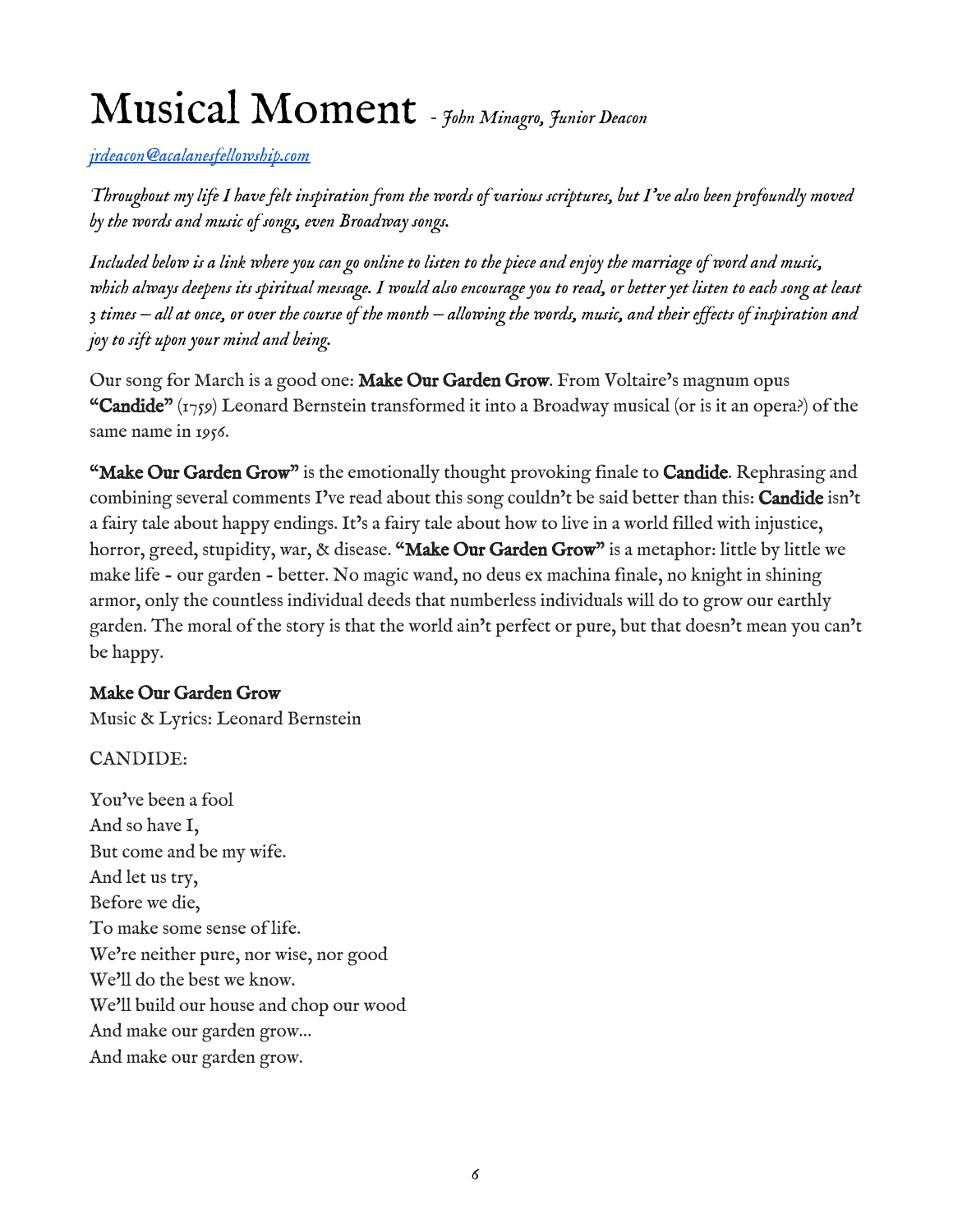#### CUNEGONDE:

I thought the world Was sugar cake For so our master said. But, now I'll teach My hands to bake Our loaf of daily bread.

#### BOTH:

We're neither pure, nor wise, nor good We'll do the best we know. We'll build our house and chop our wood And make our garden grow… And make our garden grow.

#### ENSEMBLE:

Let dreamers dream What worlds they please Those Edens can't be found. The sweetest flowers, The fairest trees Are grown in solid ground.

We're neither pure, nor wise, nor good We'll do the best we know. We'll build our house and chop our wood And make our garden grow. And make our garden grow!

You can listen to Paul Groves, Kristin Chenoweth, and a pretty amazing ensemble cast singing it here: [https://www.youtube.com/watch?v=nlVD-jrq\\_Yk](https://www.youtube.com/watch?v=nlVD-jrq_Yk)

### Contact Us…

Michael Roberts, PM Master [master@acalanesfellowship.com](mailto:master@acalanesfellowship.com)

Robert Strohmeyer Senior Warden [srwarden@acalanesfellowship.com](mailto:srwarden@acalanesfellowship.com)

Adam Hanin Junior Warden [jrwarden@acalanesfellowship.com](mailto:jrwarden@acalanesfellowship.com)

David Kreutzinger **Treasurer** [treasurer@acalanesfellowship.com](mailto:treasurer@acalanesfellowship.com)

Fred Lezak

**Secretary** [secretary@acalanesfellowship.com](mailto:secretary@acalanesfellowship.com)

Tom Riley, PM Chaplain [chaplain@acalanesfellowship.com](mailto:chaplain@acalanesfellowship.com)

Hall Association / Rentals [hallassociation@acalanesfellowship.com](mailto:hallassociation@acalanesfellowship.com)

Webmaster [webmaster@acalanesfellowship.com](mailto:webmaster@acalanesfellowship.com)

Trestleboard [trestleboard@acalanesfellowship.com](mailto:trestleboard@acalanesfellowship.com)

Acalanes Fellowship Lodge P.O. Box 1, Lafayette, CA 94549  $(925) 284 - 7815$